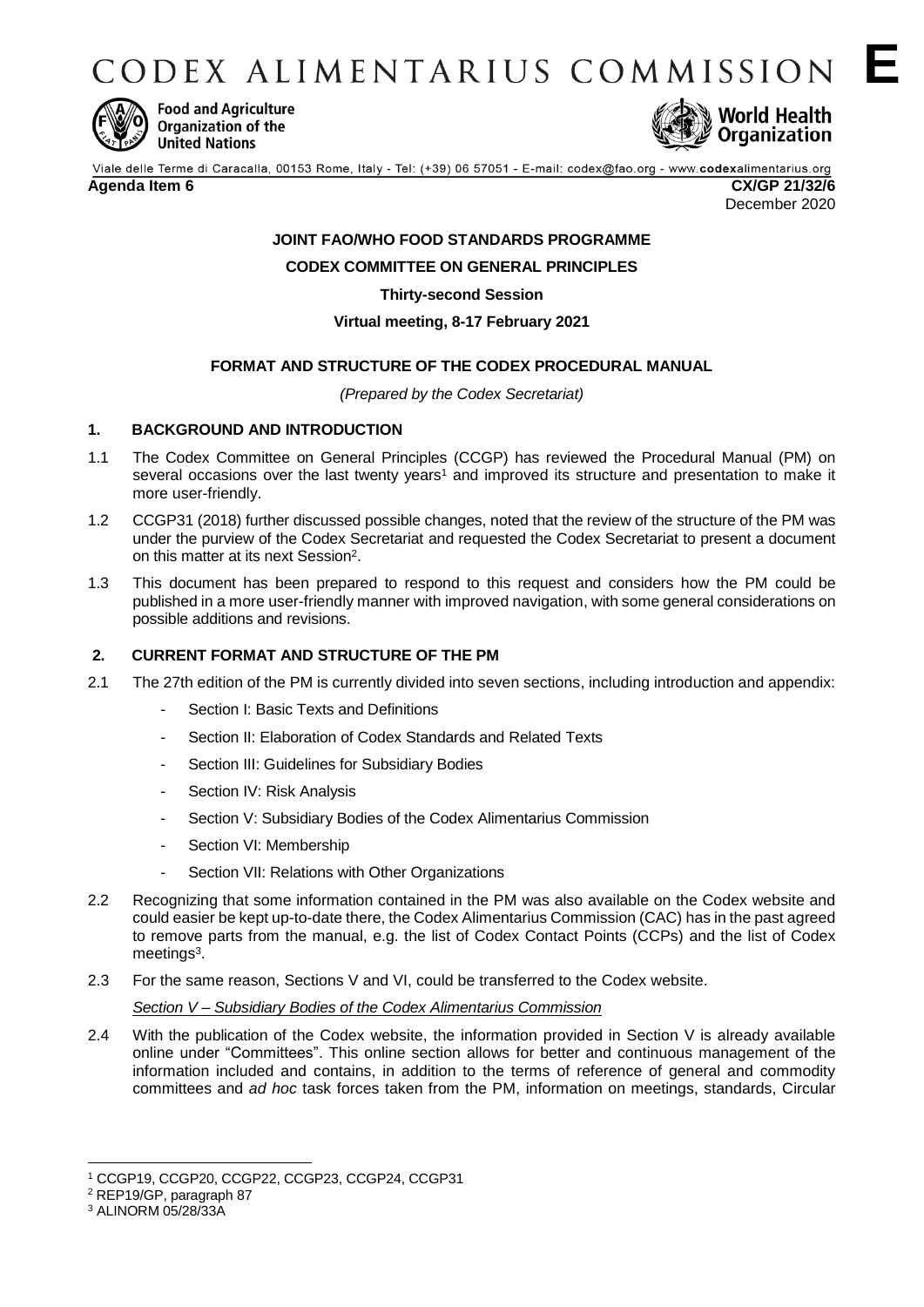Letters (CLs) and information documents which is continuously extended and improved.

#### *Section VI - Membership*

2.5 The list of Members of the Commission is currently available online in its updated and complete form in a dedicated section of the website, which allows for an immediate revision to (i) add new Members; (ii) modify the name of Members; and (iii) add/modify related contact information.

#### **3. PROPOSAL FOR A NEW FORMAT OF THE PM**

#### *A digital version of the PM*

- 3.1 In recent years, the Codex website has become the principal source of information for Members, Observers and other Codex stakeholders. Every Codex standard is created and stored digitally and made publicly available on the website in multiple languages as soon as the Commission has adopted it. To date the PM is only available as a PDF file on the Codex website which provides no major added value in terms of ease of use and access to sections of interest.
- 3.2 A new digital version of the PM, available on the Codex Alimentarius website would:
	- facilitate a user-friendly search for content with an online index and a list of acronyms and abbreviations;
	- provide the possibility to add user-friendly guidance and tutorials, via "how-to" links to additional information and examples to support understanding and use of the PM and useful for those not so familiar with the PM;
	- guarantee Members and Observers an up-to-date living document in six languages.
- 3.3 The digital version of the PM will respond to the request of Codex Members and Observers to have a more user-friendly version of the PM providing easy access in a searchable form. The PM will still be available for download as a PDF and/or printed in its entirety or by section.
- 3.4 A preview of the digital version of the PM is available in Appendix I.

#### **4. FUTURE SUBSTANTIVE REVISIONS**

- 4.1 CCGP31 clarified that the review of the PM did not have the objective to make substantive changes, but would seek to improve the usability of the PM. However, at the time of the meeting, the Codex Secretary noted that if the Codex Secretariat in the context of their review discovered any need for substantive changes to the PM, these would be brought to the attention of CCGP<sup>4</sup> .
- 4.2 The Codex Secretariat has started the process to carry out a comprehensive review of the PM, which will also require discussions with the legal offices of FAO and WHO. The Secretariat will present a document at the next session of the Committee (CCGP33) including whether any changes might be needed to make Codex more resilient and prepared for situations such as remaining operational during the COVID-19 pandemic or other future crises.

#### **5. CONCLUSION AND RECOMMENDATION**

- 5.1 A procedural manual should be simple to read and use. A procedural manual that is not consistent in all its elements – including style and information – will not achieve is main goal: to guide and assist. The proposed new format of the PM would ensure it is always up-to-date and improve its usability, searchability and flexibility, facilitating the work of Members, Observers and all Codex stakeholders.
- 5.2 The Committee is invited to note the proposed new format of the PM.

-

<sup>4</sup> REP19/GP, paragraph 84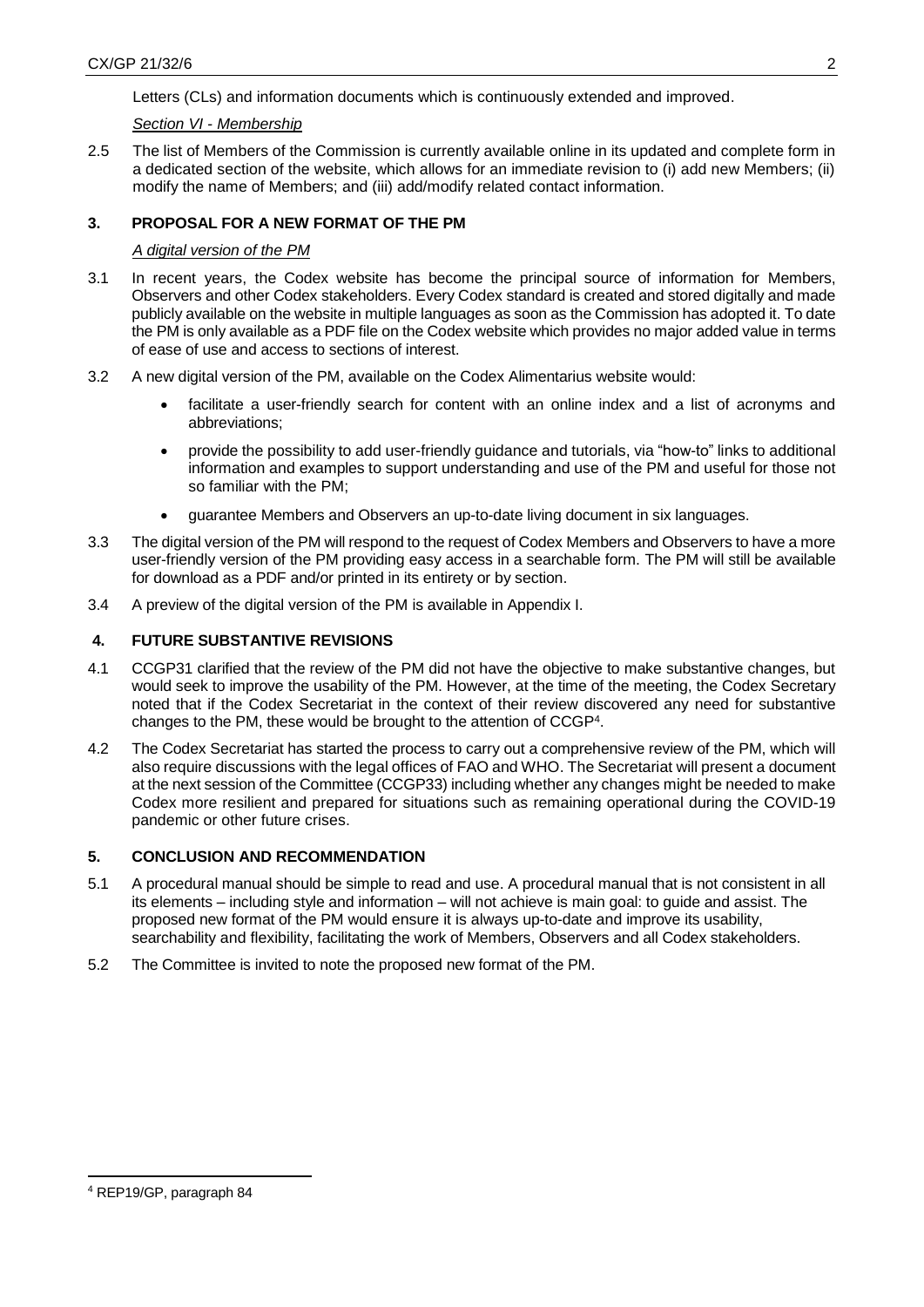**APPENDIX I** 

<u>ta ka</u>

#### MOCKUP OF THE NEW DIGITAL VERSION OF THE PROCEDURAL MANUAL



codex alimentarius > Codex Texts > Procedural manual

#### **Procedural Manual**

The Procedural Manual of the Codex Alimentarius Commission describes the legal foundations and practical functioning of the Commission and its subsidiary bodies. Knowledge of the contents of this Manual is essential for Codex members and observers to participate effectively in the work of the Commission. The Manual has been organized into seven sections and one appendix as follows:



#### **Sections**



Introduction



**SECTION 3 Guidelines** for **Subsidiary Bodies** 



SECTION 6 Membership





**SECTION 4 Risk Analysis** 

**SECTION 1** 

**Basic Texts** 

and Definitions



SECTION 7 **Relations with** other Organizations



# **SECTION 2**

Elaboration of Codex Standards and Related Texts

#### **SECTION 5**





**APPENDIX** 

**General Decisions** of the Commission